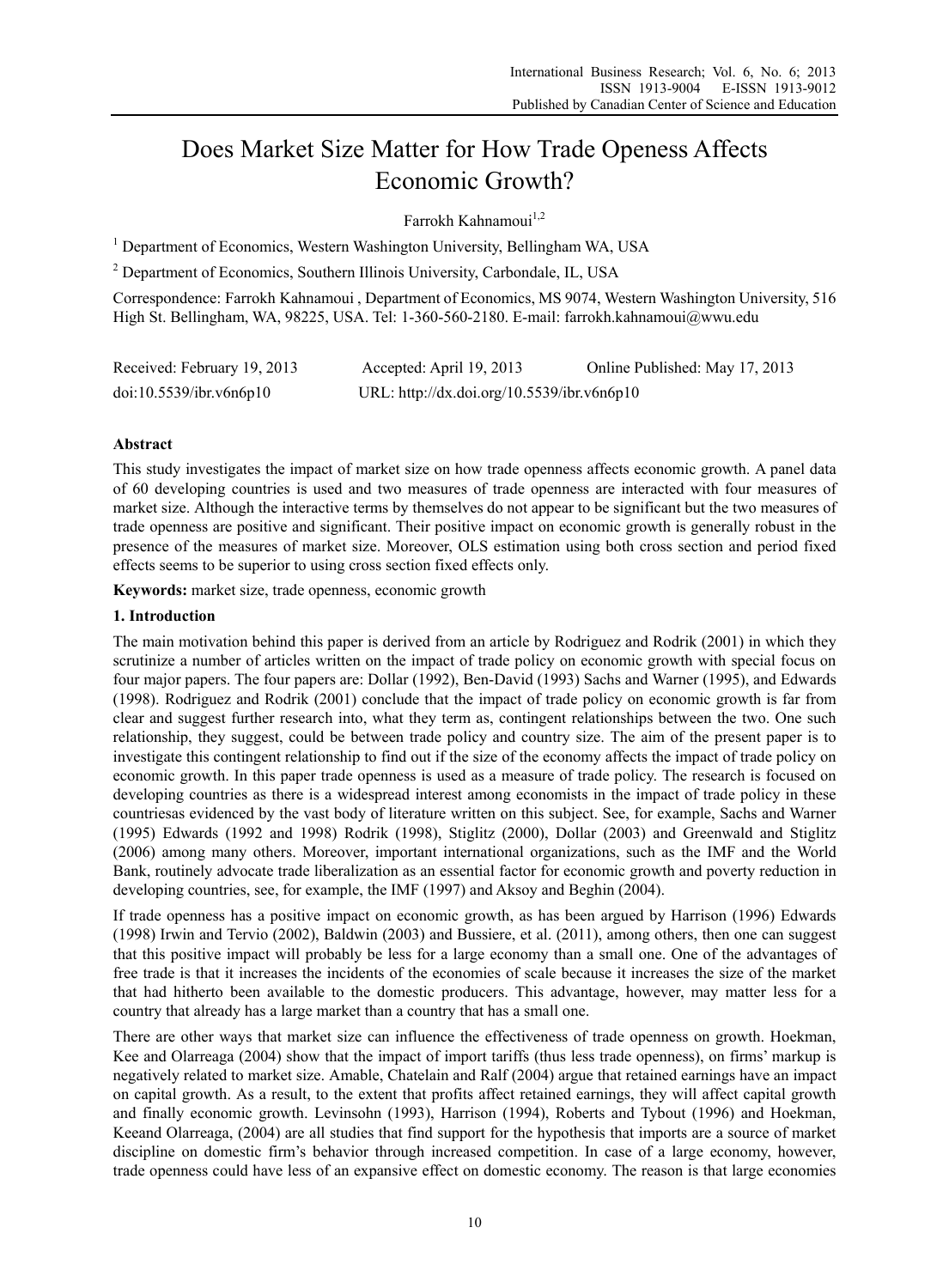are generally less dependent on foreign trade thus allowing imports into the domestic market will create less competition for domestic firms as compared to small economies. Trade openness may have less of a disciplinary impact on domestic firms in large economies than those in small economies.

Lee (1993) discusses the impact of tariffs (thus less trade openness) on growth in small versus large economies. In an open-economy model, which permits foreign inputs into the neoclassical production function, trade distortions caused by tariffs lower the long-run growth rate more significantly in a small, resource-scare economy than in a large resource-rich one. This may mean trade openness could help economic growth more in small economies than in large ones.

In summary, trade openness may affect economic growth less in large economies than in small economies because large economies depend less on trade and are less affected by foreign competition.

To measure the impact of trade openness on economic growth given the economy size, the same interpretation of a "large market" as the one used by Grabowski (1994) will be used in this paper. Here "large" is properly characterized by total GDP, GDP per capita, total population and a measure of income distribution. These four variables will be used in the model as measures of market size. A more detailed explanation as to why these four variables are important for the creation of a "large" market is given in a later section. Given the market size in each country, the impact of trade openness on economic growth of 60 developing countries over a 40-year period will be examined.

## **2. Methodology**

The model used in this paper is derived from a general neo-classical production function where output is a function of physical capital, human capital and population (as a proxy for labor force) in addition to the variables of interest in this paper namely trade openness and measures of market size. Initial GDP per capita is also used to address the issue of convergence. Neoclassical growth model asserts that per capita GDP growth is inversely related to initial GDP per capita Initial GDP per capita has been used by Barro (1991), Edwards (1992) and Mankiew (1992) among many others. Based on the important paper by Kormendi and Meguire (1985), many cross country regressions use explanatory variables in the model linearly and independently. See, for example, Bussiere, et al. (2011), Irwin and Tervio (2002) and Heady and Hodge (2009) among others. This practice is followed in this paper also.

The model is:

$$
GDPPCGR_{it} = \beta_1 ln(IGDPPC) + \beta_2 SCH_{i,t} + \beta_3 TEL_{it} + \beta_4 TO_{it} + \beta_5 EMS_{it} + \beta_6 TO_{it} * EMS_{it} + \alpha_t + \eta_i + \varepsilon_{it}
$$

 $GDPCPGR_{it}$  is per capita GDP growth rates averaged over the four sub periods 1970-1979, 1980-1989, 1990-1999 and 2000-2009, IGDPPC is the initial GDP per capita in the first year of each sub-period (1970, 1980, 1990 and 2000) SCH is the percentage of population with secondary school education averaged over the four sub periods as a measure of human capital. TEL is the number of telephone main lines per 1000 people averaged over the four sub periods as a measure of physical capital. Telephone mainlines are an important part of a country's communications infrastructure which, in turn, plays an important role in economic growth see, for example, Chakraborty (2009) and Roberts and Deichmann (2011). Furthermore, telephone mainlines have been used in other studies see, for example, Yanikkaya (2003) and Butkiewicz and Yanikkaya (2005). TO is a measure of trade openness.  $\alpha_t$  and  $\eta_l$  are fixed effects and  $\varepsilon_{it}$  is a disturbance term. Two measures of trade openness will be used: one is the volume of trade as a percentage of GDP and the other is the Sachs-Warner trade liberalization index. This index is based on five criteria of trade restrictiveness; 1) Non-tariff barriers covering 40 percent or more of trade. 2) Average tariff rates of 40 percent or more. 3) A black market exchange rate that is depreciated by 20 percent or more relative to the official exchange rate. 4) A socialist economic system 5) A state monopoly on major exports. A country is considered "open" if it meets none of the five criteria in which case it receives a value of one. A country is considered "closed" if it meets any one criterion in which case it receives a value of zero. Despite criticism of the Sachs-Warner index (see, for example, Rodriguez & Rodrik, 2001), it has been widely used in the empirical literature (Edwards, 1998, Lederman & Fajnzylber, 1999, Clemens & Willimason, 2002, among others). One important advantage of the Sachs-Warner (SW from hereon) index is that it considers more than one criterion for trade restrictiveness and as such can be considered a more comprehensive measure. One weakness of this index, however, is that it cannot measure the in-between countries. In other words a country is considered either open or closed, ignoring the degree to which it is so. EMS is the effective marker size that represents the factors that affect the market size. One can think of several such factors some of which were mentioned above. In this model, when "market size" is mentioned, what is really of interest is the size of the demand for goods that are produced domestically. A natural candidate is total GDP to capture the size of the economy. Aggregate demand is a function of aggregate income. Therefore the larger is the total GDP of an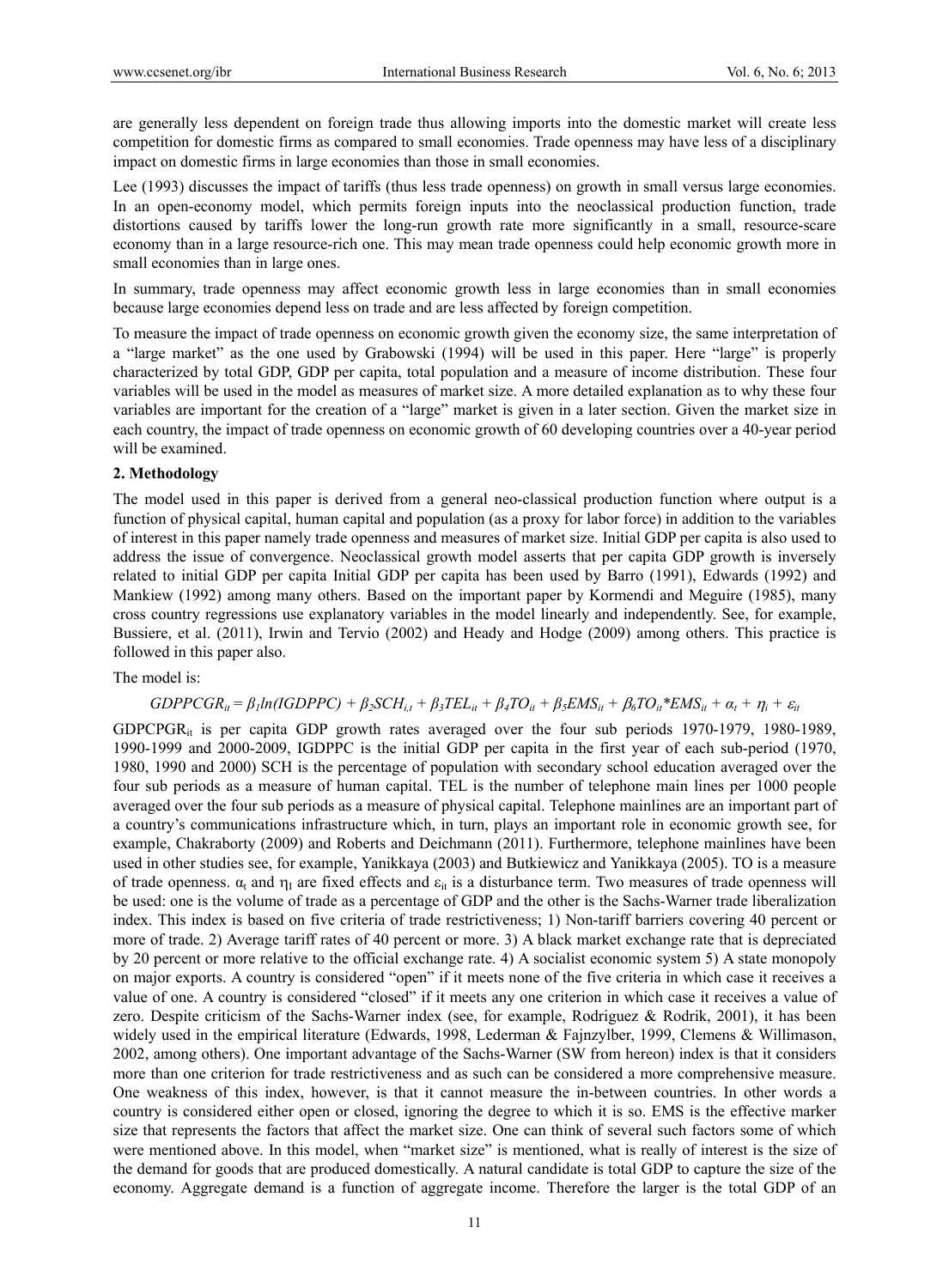economy the larger will be the aggregate demand. One can also use total population to capture the market size. The number of people can affect the volume of demand for goods including the domestically produced ones. Of course, a large population alone may not necessarily create a large demand. Many poor people can create little demand. Therefore GDP per capita will be used to capture the effect of individual income on demand. Since initial GDP per capita is already used in the model as a control variable, it will be used in place of GDP per capita, which is the decadal average of GDP pc's over each sub-period, to avoid the problem of explanatory variable collinearity. Moreover, how income is distributed can affect aggregate demand. In a country where income is more evenly distributed there will be a broader market than in a country with less evenly distributed income. The GINI index as a measure of income distribution will be used to capture the effect of income distributio n.

Therefore, several measures of effective market size will first be considered one ata time. They are:

- 1- Total population [TPOP]
- 2- Total GD DP [TGDP]
- 3- GDP per capita [GDPPC] [proxied by initial GDP per capita to avoid collinearity]
- 4- The GINI Index [GINI]

Use of several measures allows consideration of several aspects of market demand. Moreover, they can also help distinguish among the theories given in the introduction For example, in traditional "economies of scale" explanations, GDP or population should be associated with how trade policy influences growth but the other variables should be less important. Since these measures of effective market size could also have direct influences on growth regardless of how they influence the effect of trade policy on growth, I also include each measure separately in the specification in addition to its inclusion in the interaction term. The trade openness enters the specification both by itself and as part of an interaction term. The coefficient  $\beta_3$  captures the association between the trade openness and growth. However, the interaction term with EMS allows association between trade policies and growth to differ with "effective market size".

The cross-country regressions apply to a panel of 60 developing countries (for a list of these countries please see appendix A) over the period 1970-2009, divided into four sub-periods of 1970-1979, 1980- 1989, 1990- 1999 and 2000-2009. Due to data availability on SW index a different set of countries (please see appendix B) and only three periods, 1970-1979,1980-1989 and 1990-1999 have been used when this index was used. Socialist and former socialist countries are excluded due to their different economic system. Major oil producing countries are also excluded since the bulk of their GDP is generated by extraction of natural resources (see Mankiew et al., 1992; Barro, 1997).

As a first check on the impact of trade openness on growth, scatter plots of growth against trade as percentage of GDP and SW index are run without using country specific differences. This will help show the general direction of growth in the presence of trade openness and also reveal the presence of any outlier. Figures 1 and 2 show the results that indicate a mildly positive relationship between these measures of trade openness on the one hand and growth rate of GDP per capita on the other.



Figure 1. The scatter plot of GDP per capita growth rate and log of trade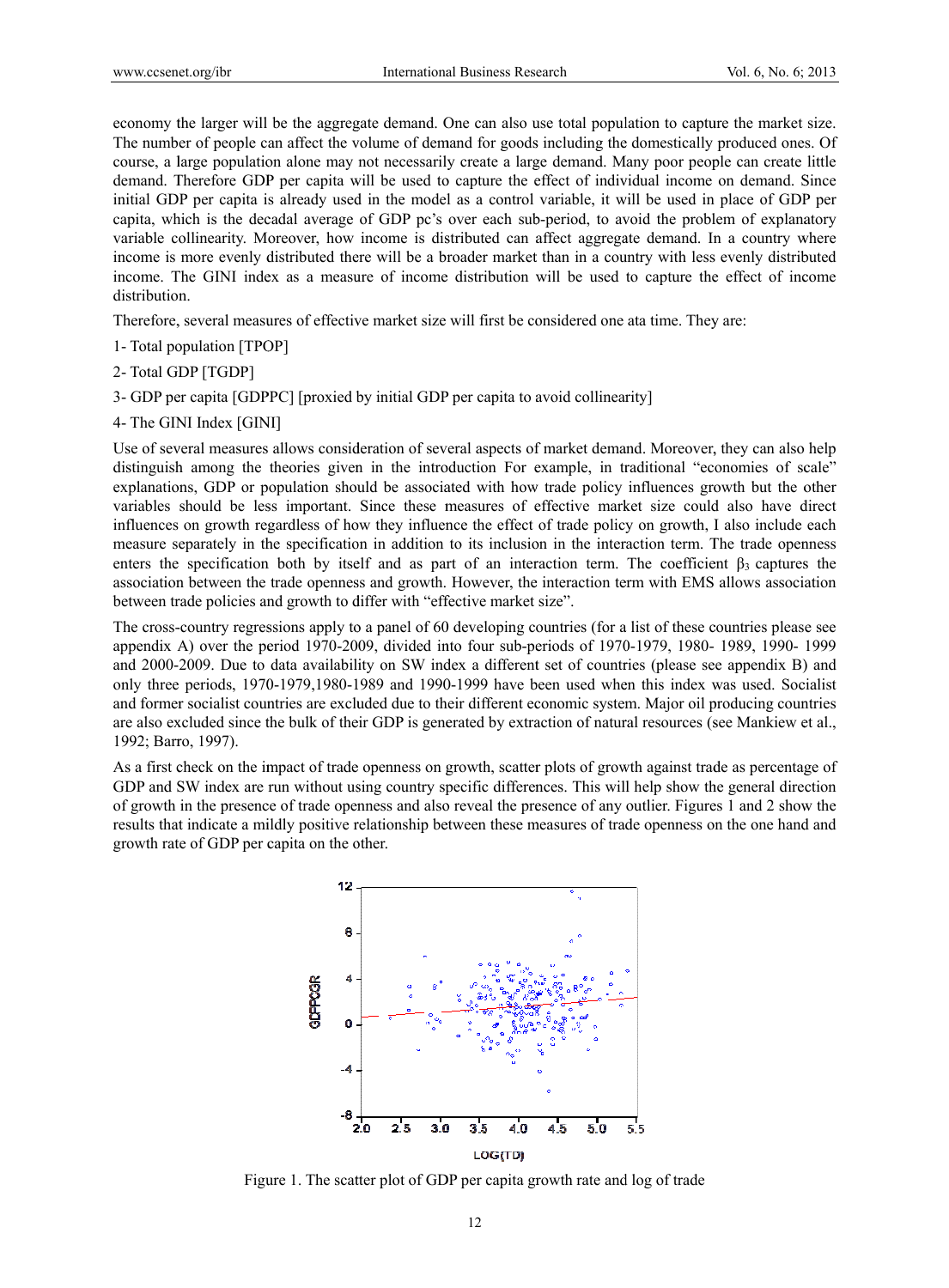

Figure 2. The scatter plot of GDP per capita growth rate and SW index

### **3. Estimat tion Results**

The model has been estimated using OLS with both cross section fixed effects and period fixed effects as well as just cross section fixed effect and no period fixed effects. The results are reported in tables 1-4.

| Table 1. Interactive effects of trade and measures of market size on per capita GDP growth rate |         |                |                |                |         |          |                 |         |         |          |
|-------------------------------------------------------------------------------------------------|---------|----------------|----------------|----------------|---------|----------|-----------------|---------|---------|----------|
| Variables/Equations                                                                             | 1       | $\overline{2}$ | $\overline{3}$ | $\overline{4}$ | 5       | 6        | $7\overline{ }$ | 8       | 9       | 10       |
| $\mathcal{C}$                                                                                   | 27.17   | 72.16          | $-70.56$       | 23.63          | 104.55  | $-79.80$ | 20.08           | $-7.07$ | 84.38   | $-74.58$ |
| ${\bf P}$                                                                                       | (0.00)  | (0.00)         | (0.00)         | (0.00)         | (0.00)  | (0.00)   | (0.06)          | (0.80)  | (0.00)  | (0.00)   |
| LOG(IGDPPC)                                                                                     | $-4.68$ | $-4.89$        | $-8.19$        | $-3.98$        | $-5.02$ | $-8.15$  | $-3.60$         | $-4.15$ | $-4.74$ | $-8.42$  |
| P                                                                                               | (0.00)  | (0.00)         | (0.00)         | (0.00)         | (0.00)  | (0.00)   | (0.02)          | (0.00)  | (0.00)  | (0.00)   |
| LOG(SCH)                                                                                        | $-0.54$ | $-0.05$        | $-1.35$        | $-0.89$        | 0.06    | $-1.38$  | $-0.59$         | $-0.83$ | $-0.24$ | $-1.60$  |
| P                                                                                               | (0.25)  | (0.92)         | (0.00)         | (0.24)         | (0.90)  | (0.00)   | (0.22)          | (0.27)  | (0.64)  | (0.00)   |
| LOG(TEL)                                                                                        | 1.34    | 1.23           | 1.02           | 0.95           | 1.14    | 1.02     | 1.28            | 1.02    | 1.28    | 1.06     |
| P                                                                                               | (0.00)  | (0.00)         | (0.00)         | (0.04)         | (0.00)  | (0.00)   | (0.00)          | (0.03)  | (0.00)  | (0.00)   |
| LOG(TD)                                                                                         | 1.95    | 1.86           | 1.48           | 1.87           | $-4.15$ | 3.52     | 3.52            | 9.82    |         |          |
| P                                                                                               | (0.00)  | (0.00)         | (0.00)         | (0.00)         | (0.35)  | (0.44)   | (0.11)          | (0.15)  |         |          |
| LOG(TPOP)                                                                                       |         | $-2.87$        |                |                | $-4.69$ |          |                 |         | $-3.10$ |          |
| P                                                                                               |         | (0.02)         |                |                | (0.01)  |          |                 |         | (0.01)  |          |
| LOG(TGDP)                                                                                       |         |                | 5.48           |                |         | 5.87     |                 |         |         | 6.03     |
| P                                                                                               |         |                | (0.00)         |                |         | (0.00)   |                 |         |         | (0.00)   |
| LOG(GINI)                                                                                       |         |                |                | 0.24           |         |          |                 | 8.54    |         |          |
| P                                                                                               |         |                |                | (0.85)         |         |          |                 | (0.24)  |         |          |
| LOG(TD)*LOG(TPOP)                                                                               |         |                |                |                | 0.36    |          |                 |         |         |          |
| P                                                                                               |         |                |                |                | (0.17)  |          |                 |         |         |          |
| LOG(TD)*LOG(TGDP)                                                                               |         |                |                |                |         | $-0.09$  |                 |         |         |          |
| P                                                                                               |         |                |                |                |         | (0.65)   |                 |         |         |          |
| LOG(TD)*LOG(IGDPPC)                                                                             |         |                |                |                |         |          | $-0.24$         |         |         |          |
| P                                                                                               |         |                |                |                |         |          | (0.46)          |         |         |          |
| LOG(TD)*LOG(GINI)                                                                               |         |                |                |                |         |          |                 | $-2.10$ |         |          |
| P                                                                                               |         |                |                |                |         |          |                 | (0.25)  |         |          |
| R <sup>2</sup>                                                                                  | 0.74    | 0.75           | 0.79           | 0.76           | 0.75    | 0.79     | 0.74            | 0.77    | 0.72    | 0.77     |
| No. of Countries                                                                                | 59      | 59             | 59             | 58             | 59      | 59       | 59              | 58      | 59      | 59       |
| No of Observations                                                                              | 216     | 216            | 216            | 178            | 216     | 216      | 216             | 216     | 217     | 217      |

Table 1. Interactive effects of trade and measures of market size on per capita GDP growth rate

Table 1, shows the results where both cross section and period fixed effects have been used with trade as a measure of openness. The coefficients for trade are positive and significant at 1% in equations 1 through 4 where all the measures of market size are also present but no interactive terms are used. For every one percentage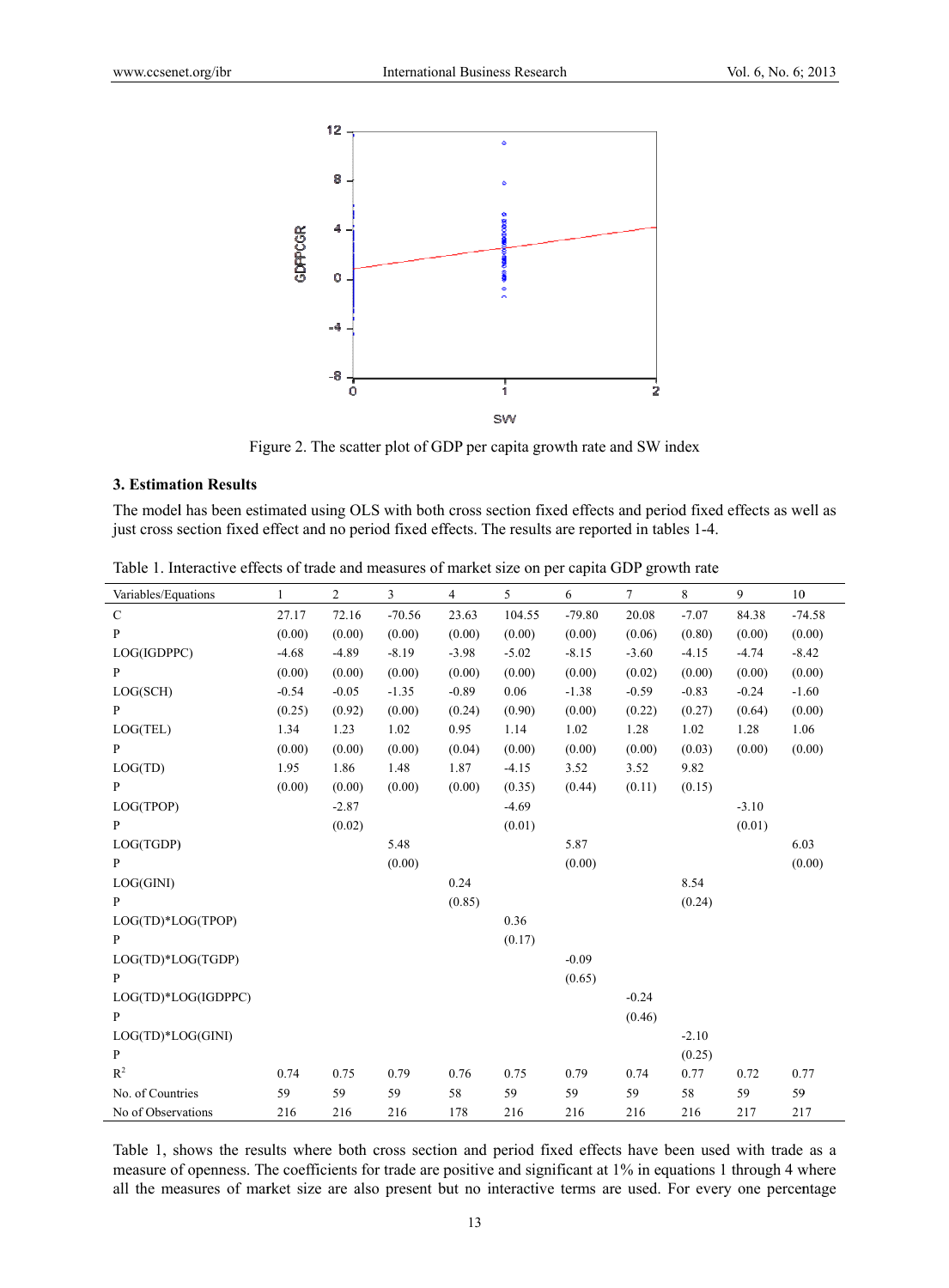increase in trade, GDP per capita growth rate will increase by between 1.48 and 1.95 percentage points. In equations2 and 5, total population is negative and significant at 5% and 1% respectively. As mentioned above, the measures of market size used in this paper can have direct impact on economic growth independent of their indirect impact via trade openness. The negative coefficient for total population should be viewed in this light. To test this conjecture, growth was regressed on total population without the presence of trade but using the same control variables, the coefficient turns out negative again and significant at 1%. The results are shown in equation 9. The negative impact of total population on economic growth has been suggested in the literature, for example, Wong and Furuoka, (2005) and Headey and Hodge (2009) among others. The latter paper analyzes 29 prominent studies on this subject and finds strong evidence of adverse impact of population growth on economic growth. In equations 3 and 6, total GDP's coefficient is positive and significant at 1%. Once again this may be due to direct impact of total GDP on economic growth independent of any indirect impact via trade openness. Similar to the case of total population, GDP per capita growth rate was regressed on total GDP without the presence of trade openness. Once again the coefficient for total GDP is positive and significant at 1%. The results are shown under equation 10. Exactly why such a positive relationship exists should be the subject of further research. In equations 5 through 8 where trade is interacted with the four measures of market size, the coefficients for the interactive terms are not significant.

| Variables/Equation   | 1       | $\overline{2}$ | $\overline{3}$ | $\overline{4}$ | 5       | 6       | $\overline{7}$ | 8       |
|----------------------|---------|----------------|----------------|----------------|---------|---------|----------------|---------|
| $\mathbf C$          | 28.85   | 29.45          | 27.87          | 33.98          | 28.57   | 27.71   | 28.78          | 29.15   |
| $\mathbf{P}$         | (0.00)  | (0.00)         | (0.00)         | (0.00)         | (0.00)  | (0.00)  | (0.00)         | (0.00)  |
| LOG(IGDPPC)          | $-4.22$ | $-4.38$        | $-3.94$        | $-4.31$        | $-4.30$ | $-4.03$ | $-4.23$        | $-4.04$ |
| P                    | (0.00)  | (0.00)         | (0.00)         | (0.00)         | (0.00)  | (0.00)  | (0.00)         | (0.00)  |
| $\operatorname{SCH}$ | 0.01    | 0.002          | $-0.02$        | 0.00           | 0.04    | 0.01    | 0.02           | $-0.01$ |
| $\mathbf{P}$         | (0.22)  | (0.91)         | (0.54)         | (0.87)         | (0.21)  | (0.79)  | (0.58)         | (0.75)  |
| <b>TEL</b>           | 0.06    | 0.09           | 0.06           | 0.09           | 0.06    | 0.07    | 0.07           | 0.07    |
| P                    | (0.28)  | (0.14)         | (0.28)         | (0.14)         | (0.32)  | (0.21)  | (0.29)         | (0.25)  |
| <b>SW</b>            | 0.91    | 1.17           | 0.96           | 0.69           | 1.14    | 1.00    | 1.66           | 3.69    |
| $\, {\bf p}$         | (0.07)  | (0.02)         | (0.05)         | (0.29)         | (0.03)  | (0.05)  | (0.53)         | (0.13)  |
| <b>TPOP</b>          |         | 0.00           |                |                |         |         |                |         |
| $\mathbf{P}$         |         | (0.00)         |                |                |         |         |                |         |
| <b>TGDP</b>          |         |                | 0.00           |                |         |         |                |         |
| $\mathbf{P}$         |         |                | (0.38)         |                |         |         |                |         |
| <b>GINI</b>          |         |                |                | $-0.07$        |         |         |                |         |
| P                    |         |                |                | (0.01)         |         |         |                |         |
| SW*TPOP              |         |                |                |                | 0.00    |         |                |         |
| $\mathbf{P}$         |         |                |                |                | (0.09)  |         |                |         |
| SW*TGDP              |         |                |                |                |         | 0.00    |                |         |
| P                    |         |                |                |                |         | (0.23)  |                |         |
| SW*LOG(IGDPPC)       |         |                |                |                |         |         | $-0.11$        |         |
| P                    |         |                |                |                |         |         | (0.78)         |         |
| SW*GINI              |         |                |                |                |         |         |                | $-0.06$ |
| $\mathbf{P}$         |         |                |                |                |         |         |                | (0.34)  |
| $R^2$                | 0.75    | 0.77           | 0.77           | 0.78           | 0.82    | 0.76    | 0.75           | 0.81    |
| No. of countries     | 57      | 57             | 56             | 56             | 55      | 57      | 57             | 55      |
| No. of observations  | 160     | 160            | 157            | 157            | 122     | 160     | 160            | 122     |

Table 2. Interactive effects of SW index and measures of market size on per capita GDP growth rate

Table 2, shows the results where both cross section and period fixed effects have been used with SW index as a measure of openness. The coefficients for SW index are positive and significant at 5% and 10% in equations 1 through 3, 5 and 6. In equation 4, the GINI coefficient is negative and significant at 1% which is in line with the general notion that widening income gap can adversely impact economic growth, see, for example Alesina and Rodrik (1994) and Deninger and Squire (1998) among others. The interactive terms, however, are not significant. In equation 2, total population is significant at 1% and in equation 5 the interactive term between SW and total population is significant at 10% but the magnitudes of the coefficients are negligible.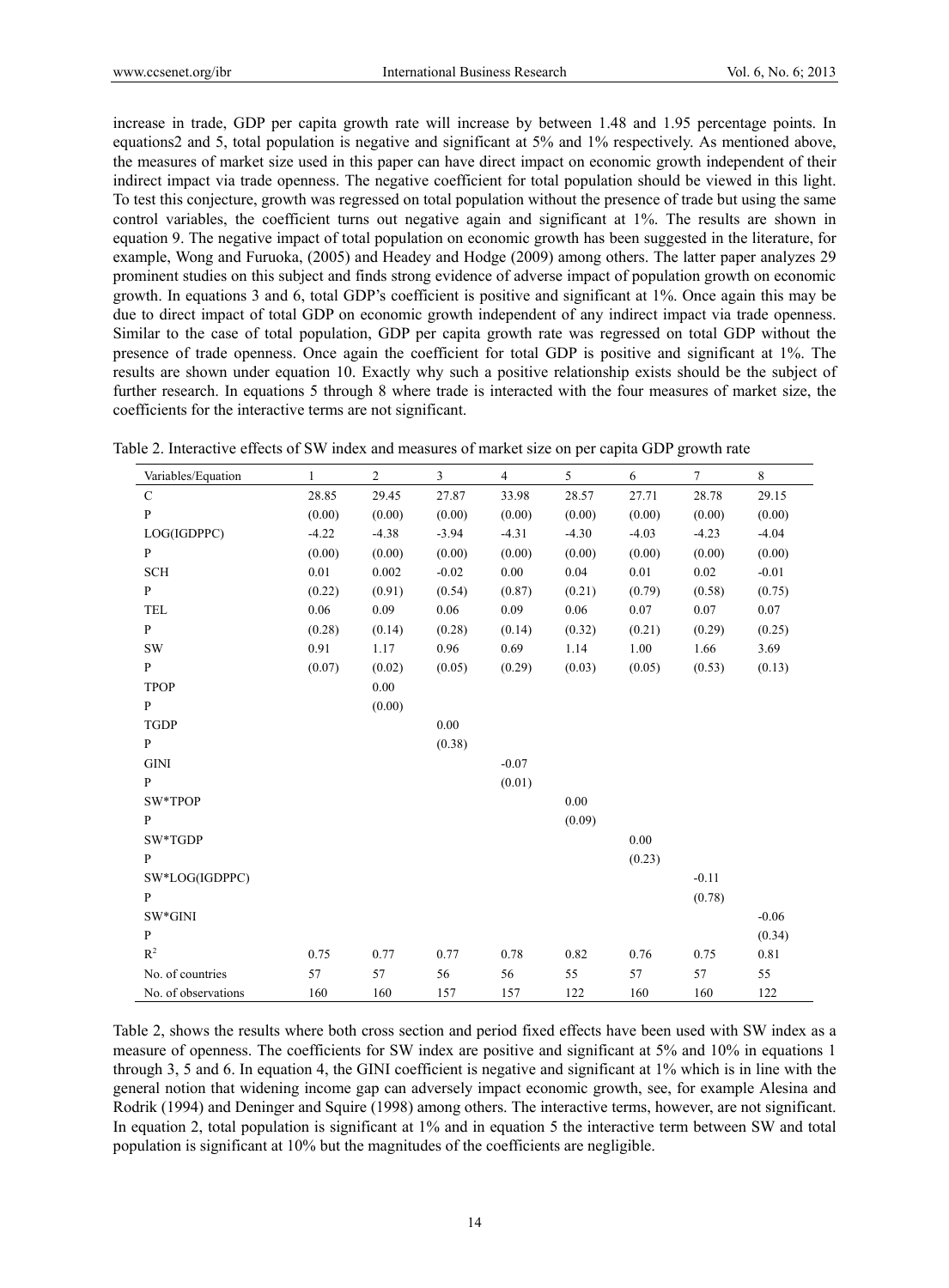| Variables\Equations | 1       | $\overline{c}$ | $\overline{3}$ | $\overline{4}$ | 5       | 6        | $\overline{7}$ | 8       |
|---------------------|---------|----------------|----------------|----------------|---------|----------|----------------|---------|
| C                   | 33.53   | 82.23          | $-35.45$       | 28.00          | 116.73  | $-32.25$ | $-11.96$       | 29.01   |
| P                   | (0.00)  | (0.00)         | (0.00)         | (0.00)         | (0.00)  | (0.28)   | (0.69)         | (0.01)  |
| LOG(IGDPPC)         | $-5.05$ | $-5.64$        | $-7.02$        | $-4.69$        | $-5.83$ | $-7.04$  | $-4.85$        | $-4.37$ |
| P                   | (0.00)  | (0.00)         | (0.00)         | (0.00)         | (0.00)  | (0.00)   | (0.00)         | (0.01)  |
| LOG(SCH)            | $-1.49$ | $-0.45$        | $-2.45$        | $-1.40$        | $-0.30$ | $-2.44$  | $-1.36$        | $-1.50$ |
| P                   | (0.00)  | (0.41)         | (0.00)         | (0.06)         | (0.59)  | (0.00)   | (0.07)         | (0.00)  |
| LOG((TEL)           | 1.38    | 1.90           | 0.41           | 1.28           | 1.88    | 0.41     | 1.28           | 1.38    |
| P                   | (0.00)  | (0.00)         | (0.24)         | (0.00)         | (0.00)  | (0.24)   | (0.00)         | (0.00)  |
| LOG(TD)             | 1.81    | 1.95           | 1.23           | 2.04           | $-5.32$ | 0.53     | 12.43          | 2.86    |
| P                   | (0.00)  | (0.00)         | (0.02)         | (0.00)         | (0.26)  | (0.92)   | (0.10)         | (0.24)  |
| LOG(TPOP)           |         | $-3.11$        |                |                | $-5.06$ |          |                |         |
| P                   |         | (0.00)         |                |                | (0.00)  |          |                |         |
| LOG(TGDP)           |         |                | 3.86           |                |         | 3.72     |                |         |
| P                   |         |                | (0.00)         |                |         | (0.00)   |                |         |
| LOG(GINI)           |         |                |                | 0.64           |         |          | 11.40          |         |
| P                   |         |                |                | (0.64)         |         |          | (15.00)        |         |
| LOG(TD)*LOG(TPOP)   |         |                |                |                | 0.44    |          |                |         |
| P                   |         |                |                |                | (0.12)  |          |                |         |
| LOG(TD)*LOG(TGDP)   |         |                |                |                |         | 0.03     |                |         |
| P                   |         |                |                |                |         | (0.90)   |                |         |
| LOG(TD)*LOG(GINI)   |         |                |                |                |         |          | $-2.73$        |         |
| P                   |         |                |                |                |         |          | (0.16)         |         |
| LOG(TD)*LOG(IGDPPC) |         |                |                |                |         |          |                | $-0.16$ |
| P                   |         |                |                |                |         |          |                | (0.66)  |
| $R^2$               | 0.66    | 0.69           | 0.70           | 0.71           | 0.69    | 0.70     | 0.72           | 0.66    |
| No. of Countries    | 59      | 59             | 59             | 58             | 59      | 59       | 58             | 59      |
| No. of Observations | 216     | 216            | 216            | 178            | 216     | 216      | 178            | 216     |

Table 3. Interactive effects of trade and measures of market size on per capita GDP growth rate

Table 4. Interactive effects of SW index and measures of market size on per capita GDP growth rate

| Variables\Equations | 1       | $\overline{2}$ | $\overline{3}$ | $\overline{4}$ | 5       | 6       | $\tau$  | 8       |
|---------------------|---------|----------------|----------------|----------------|---------|---------|---------|---------|
| $\mathbf C$         | 32.10   | 32.84          | 30.91          | 36.88          | 33.02   | 32.82   | 36.84   | 32.1    |
| $\mathbf{P}$        | (0.00)  | (0.00)         | (0.00)         | (0.00)         | (0.00)  | (0.00)  | (0.00)  | (0.00)  |
| LOG(IGDPPC)         | $-4.50$ | $-4.63$        | $-4.23$        | $-4.58$        | $-4.69$ | $-4.58$ | $-4.59$ | $-4.49$ |
| P                   | (0.00)  | (0.00)         | (0.00)         | (0.00)         | (0.00)  | (0.00)  | (0.00)  | (0.00)  |
| <b>SCH</b>          | $-0.03$ | $-0.04$        | $-0.05$        | $-0.03$        | $-0.03$ | $-0.05$ | $-0.03$ | $-0.03$ |
| P                   | (0.25)  | (0.08)         | (0.04)         | (0.28)         | (0.18)  | (0.07)  | (0.29)  | (0.24)  |
| <b>TEL</b>          | 0.08    | 0.09           | 0.09           | 0.11           | 0.09    | 0.09    | 0.11    | 0.07    |
| P                   | (0.17)  | (0.11)         | (0.14)         | (0.06)         | (0.12)  | (0.11)  | (0.07)  | (0.30)  |
| <b>SW</b>           | 1.13    | 1.21           | 1.32           | 0.78           | 1.33    | 1.43    | 1.07    | 0.25    |
| P                   | (0.01)  | (0.00)         | (0.00)         | (0.15)         | (0.00)  | (0.00)  | (0.67)  | (0.92)  |
| <b>TPOP</b>         |         | 0.00           |                |                | 0.00    |         |         |         |
| P                   |         | (0.00)         |                |                | (0.01)  |         |         |         |
| <b>TGDP</b>         |         |                | 0.00           |                |         | 0.00    |         |         |
| $\mathbf{P}$        |         |                | (0.23)         |                |         | (0.07)  |         |         |
| <b>GINI</b>         |         |                |                | $-0.07$        |         |         | $-0.07$ |         |
| P                   |         |                |                | (0.01)         |         |         | (0.02)  |         |
| SW*TPOP             |         |                |                |                | 0.00    |         |         |         |
| P                   |         |                |                |                | (0.37)  |         |         |         |
| SW*TGDP             |         |                |                |                |         | 0.00    |         |         |
| P                   |         |                |                |                |         | (0.13)  |         |         |
| SW*GINI             |         |                |                |                |         |         | $-0.01$ |         |
| P                   |         |                |                |                |         |         | (0.91)  |         |
| SW*LOG(IGDPPC)      |         |                |                |                |         |         |         | 0.13    |
| P                   |         |                |                |                |         |         |         | (0.72)  |
| $\mathbb{R}^2$      | 0.72    | 0.74           | 0.74           | $0.80\,$       | 0.75    | 0.75    | 0.80    | 0.72    |
| No. of countries    | 57      | 57             | 56             | 55             | 57      | 56      | 55      | 57      |
| No. of observations | 160     | 160            | 157            | 122            | 160     | 157     | 122     | 160     |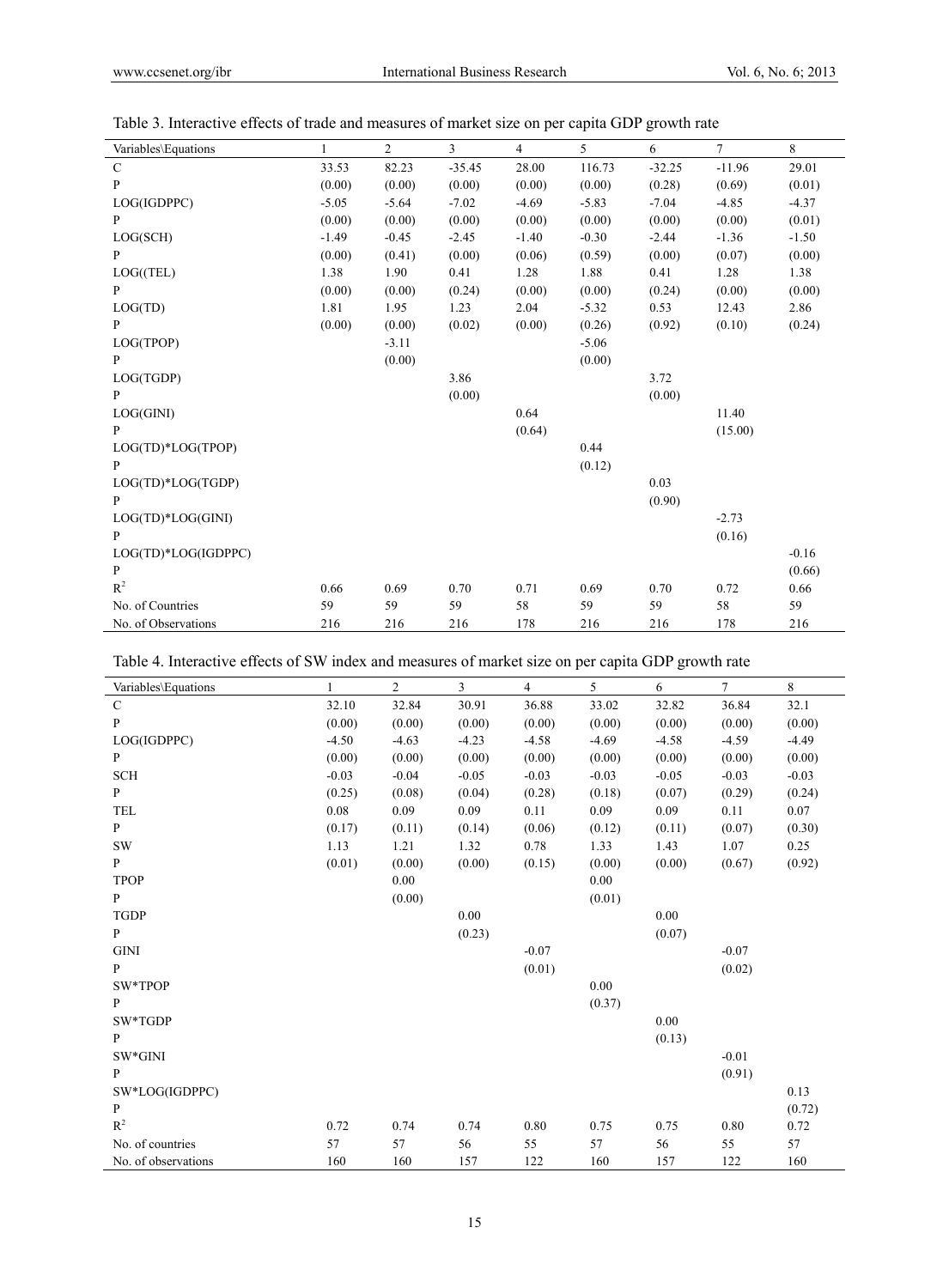Table 3, has the results where only cross section fixed effects but no period fixed effects have been used with trade as a measure of openness. Similar to table 1, trade has positive coefficients which are significant at 1% in equations 1 through 4. For every 1 percentage increase in trade, GDP per capita growth rate will increase between 1.23 and 2.04 percentage points. As in table 1, total population is negative and significant at 1% in equations 2 and 5 while total GDP is positive and significant at 1% in equations 3 and 6 respectively. The interactive terms are not significant.

Table 4, has the results where only cross section fixed effects but no period fixed effects have been used with the SW index as a measure of openness. This index has positive and significant coefficients at 1% in equations 1 through 3, 5 and 6. The coefficient for GINI index is negative and significant at 1%, once again in line with the general notion about the adverse impact of income gap on economic growth. The remainder of the market size measures are either not significant or have negligible magnitudes.

## **4. Conclusion**

The two measures of trade openness, trade as a percentage of GDP and SW index, used in this study are shown to have positive and significant impact on economic growth. In most cases this impact is robust in the presence of market size measures namely, total population, total GDP, GINI index and GDP per capita. In the case of GINI index, the coefficient for this index has the expected (negative) sign and is significant. This finding weakens the proposition that market size makes any difference in how trade affects economic growth but supports the positive impact of trade on economic growth as has been argued in trade and growth literature cited above and proposed by the IMF and the World Bank. The results of the current study show that trade leads to more than proportionate growth in GDP per capita. Total population negatively affects economic growth when not interacted with trade openness measures or when estimated without the presence of these measures. This relationship is supported in the literature as mentioned above. Where either trade or SW index have been interacted with the measures of market size, the results are mostly not significant or are negligible. There seems to be no evidence for the so called 'contingent relationship" between trade openness and economic growth as far as market size is concerned. One possible explanation, in the case of two of the market size measures, namely total population and initial GDP per capita, is that trade openness has a positive impact on economic growth but when interacted with total population or initial GDP per capita the negative impact of these measures reduces the positive impact of trade thus neutralizing the interactive impact on growth. The same can be said about the negative impact of the GINI index when it is interacted with the SW trade liberalization index. These results do not change in any significant way when estimation is done with both cross section and period fixed effects or with cross section fixed effects only. However, using both cross section and period fixed effects seems to be somewhat superior to using cross section fixed effects only. The average coefficients of determination when trade is used is 0.76 under both cross section and period fixed effects as compared to 0.69 under cross section fixed effects only. When SW index is used, the average coefficient of determination is 0.78 under both cross section and period fixed effects as compared to 0.75 under cross section fixed effects only.

#### **References**

- Aksoy, M. A., & Beghin, J. C. (2004). *Global Agricultural Trade and Developing Countries*. World Bank Publications.
- Alesina, A., & Rodrik, D. (1994). Distributive politics and economic growth. *Quarterly Journal of Economics, 109*(2), 465-90. http://dx.doi.org/10.2307/2118470
- Amable, B., Chatelain, J. B., & Ralf, K. (2004). Credit Rationing, Profit Accumulation and Economic Growth. *Economics Letters*, *85*(3), 301-07. http://dx.doi.org/10.1016/j.econlet.2004.03.034
- Baldwin, R. (2003). Openness and Growth, What is the Empirical Relationship? *NBER working paper,* no. 9578.
- Barro, R. (1991). Economic growth in a cross section of countries. *Quarterly Journal of Economics, 106*. http://dx.doi.org/10.2307/2937943
- Barro, R. J. (1997). Determinants of economic growth: A cross-country empirical study. *Lionel Robbins Lectures* (p xii, 145). Cambridge and London: MIT Press.
- Ben-David, D. (1993). Equalizing exchange: Trade liberalization and income convergence. *Quarterly Journal of Economics, 108*(3). http://dx.doi.org/10.2307/2118404
- Bussière, M., Pérez-Barreiro, E., Straub, R., & Taglioni, D. (2011). Protectionist Responses to the Crisis: Global Trends and Implications. *World Economy, 34*(5), 826-852. http://dx.doi.org/10.1111/j.1467-9701.2011.01355.x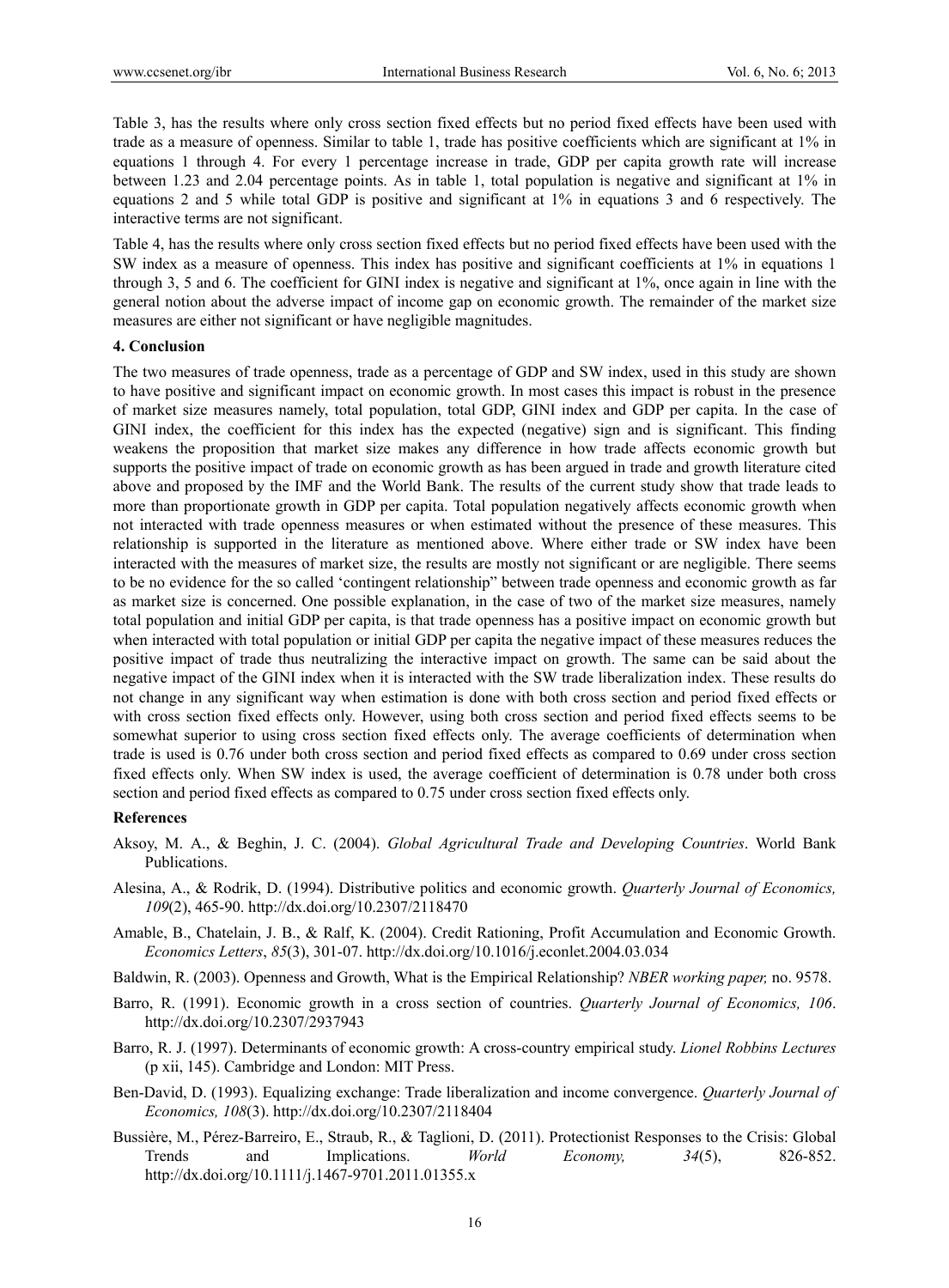- Butkiewicz, J., & Yankkiaya, H. (2005). The Effects of IMF and World Bank Lending on Long-Run Economic Growth: An Empirical Analysis. *World Development, 33*(3), 371-391. http://dx.doi.org/10.1016/j.worlddev.2004.09.006
- Chakraborty, C., & Nandi, B. (2009). Telecommunications Adoption and Economic Growth in Developing Countries: Do Levels of Development Matter? *Journal of the Academy of Business & Economics*, *9*(2), 51-61.
- Clemens, M. A., & Williamson, J. G. (2002). Why Did the Tariff-Growth Correlation Reverse After 1950? *NBER Working Papers*, 9181.
- Deininger, K., & Squire, L. (1998). New ways of looking at old issues: inequality and growth*. Journal of Development Economics, 57*, 259-87. http://dx.doi.org/10.1016/S0304-3878(98)00099-6
- Dollar, D. (1992). Outward-oriented developing economies really do grow more rapidly: Evidence from 95 LDCs, 1976-85. *Economic Development and Cultural Change*, 523-544. http://dx.doi.org/10.1086/451959
- Dollar, D. (2003). Globalization and Poor Nations: Opportunities and Risks. *Phi Kappa Phi Forum*, *83*(4), 26-29.
- Edwards, S. (1992). Trade orientation, distortions, and growth in developing countries. *Journal of Development Economics, 39*, 31-57. http://dx.doi.org/10.1016/0304-3878(92)90056-F
- Edwards, S. (1998). Openness, productivity and growth: what do we really know? *Economic Journal, 108*, 383-398. http://dx.doi.org/10.1111/1468-0297.00293
- Grabowski, R. (1994). The Successful Developmental State: Where does it come from? *World Development, 22*(3), 413-422. http://dx.doi.org/10.1016/0305-750X(94)90131-7
- Greenwald, B., & Stiglitz, J. (2006). Helping Infant Economies Grow: Foundations of Trade Policies for Developing Countries. *American Economic Review*, *96*(2), 141-146. http://dx.doi.org/10.1257/000282806777212206
- Harrison, A. (1994). Productivity, imperfect competition and trade reform: theory and evidence. *Journal of International Economics*, *36*, 53-73. http://dx.doi.org/10.1016/0022-1996(94)90057-4
- Harrison, A. (1996). Openness and growth: a time series, cross-country analysis for developing countries. *Journal of Development Economics, 48*, 419-447. http://dx.doi.org/10.1016/0304-3878(95)00042-9
- Headey, D. D., & Hodge, A. (2009). The Effect of Population Growth on Economic Growth: A Meta-Regression Analysis of the Macroeconomic Literature. *Population & Development Review*, *35*(2), 221-248. http://dx.doi.org/10.1111/j.1728-4457.2009.00274.x
- Hoekman, B., Kee, L., & Olarreaga, M. (2004). Tariffs, Entry Regulation and Markups: Country Size Matters. *Contributions to Macroeconomics, 4*(1), 1-22. http://dx.doi.org/10.2202/1534-6005.1260
- Irwin, D., & Trevio, M. (2002). Does Trade Raise Income? Evidence from the Twentieth Century. *Journal of International Economics*, *58*(1), 1-18. http://dx.doi.org/10.1016/S0022-1996(01)00164-7
- Kormendi, R., & Meguire, P. (1985). Macroeconomic Determinants of Growth. *Journal of Monetary Economics, 16*(2), 141-163. http://dx.doi.org/10.1016/0304-3932(85)90027-3
- Lederman, D., & Fajnzylber, P. (1999). Economic Reforms and Total Factor Productivity Growth in Latin America and the Caribbean (1950-95): An Empirical Note. *The World Bank Policy Research Working Paper Series*, 2114.
- Lee, J. W. (1993). International trade, Distortions and Long Run Economic Growth. *International Monetary Fund Staff Papers*, 299. http://dx.doi.org/10.2307/3867316
- Levinsohn, J. (1993). Testing the imports-as-market-discipline hypothesis. *Journal of International Economics*, *35*, 1-22. http://dx.doi.org/10.1016/0022-1996(93)90002-F
- Mankiw, N. G., Romer, D., & Weil, D. N. (1992). A Contribution to the Empirics of Economic Growth. *The Quarterly Journal of Economics, 107*(2), 407-37. http://dx.doi.org/10.2307/2118477
- Roberts, M., & Deichman, U. (2011). International Growth Spillovers, Geography and Infrastructure. *The World Economy, 34*(9), 507-1533. http://dx.doi.org/10.1111/j.1467-9701.2011.01392.x
- Roberts, M., & Tybout, J. (1996). *Industrial Evolution in Developing Countries*. Oxford University Press.
- Rodriguez, F., & Rodrik, D. (2001). Trade policy and economic growth: a skeptic's guide to the cross-national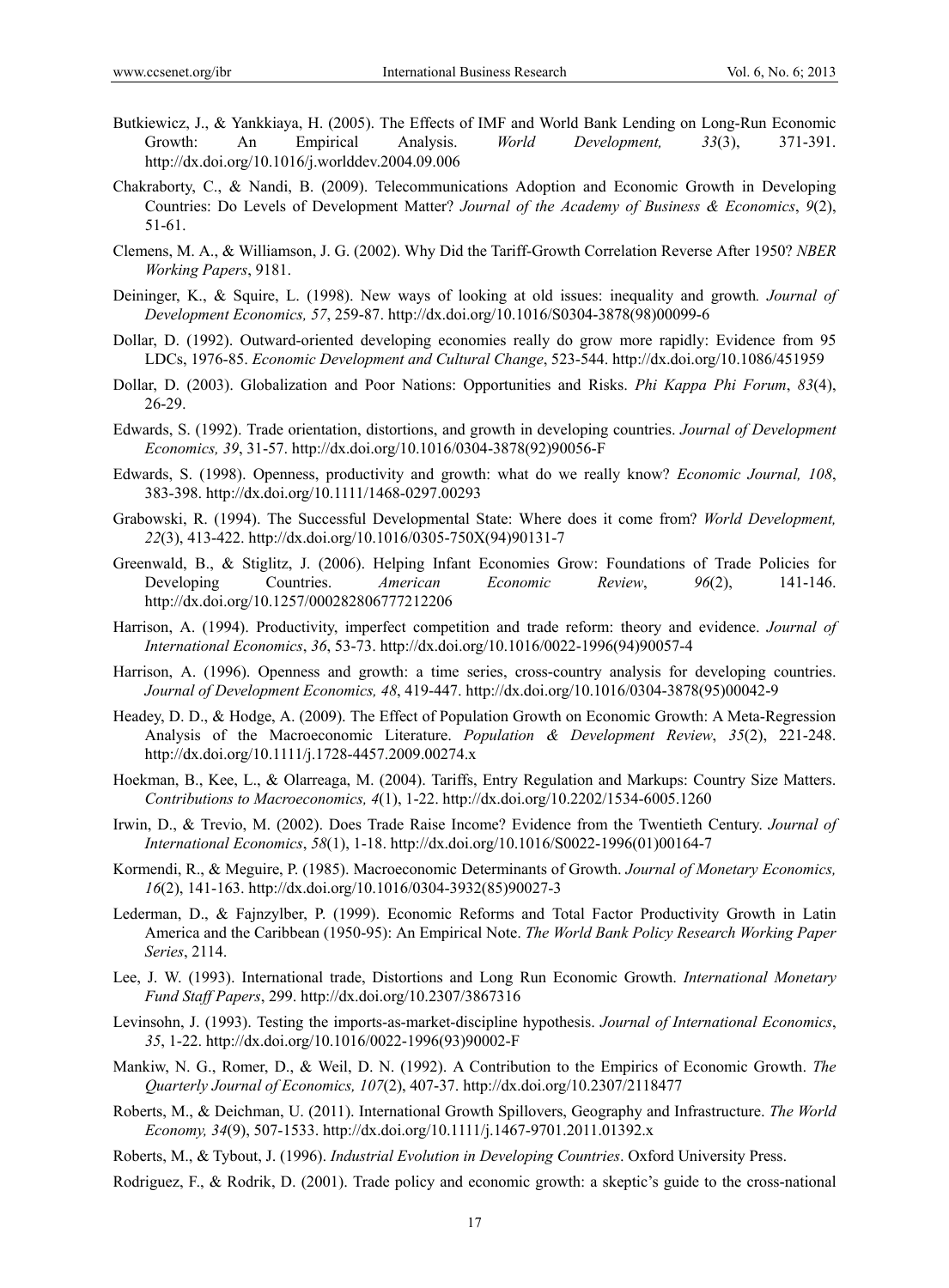evidence. In Bernanke, B. S., & Rogoff, K. (Eds.), *NBER, Macroeconomics Annual*. Cambridge: MIT Press.

- Rodrik, D. (1998). The Limits of Trade Policy Reform in Developing Countries. *Developing and newly industrializing countries*, *1*, 20-38.
- Sachs, J. D., & Warner, A. (1995). Economic Reform and the Process of Global Integration. *Brookings Papers on Economic Activity, 1*, 1-118. http://dx.doi.org/10.2307/2534573
- Stiglitz, J. (2000). Two Principles for the Next Round or, How to Bring Developing Countries in from the Cold. *World Economy, 23*(4), 437. http://dx.doi.org/10.1111/1467-9701.00283

The IMF. (1997). *World Economic Outlook, Washington*. p. 84.

- Wong, H. T., & Furuoka, F. (2005). The Relationship between Population and Economic Growth in Asian Economies. *ASEAN Economic Bulletin*, *22*(3), 314-330. http://dx.doi.org/10.1355/AE22-3E
- Yanikkaya, H. (2003). Trade Openness and Economic Growth, A Cross-Country Empirical Investigation. *Journal of Development Economics*, *72*, 57-89. http://dx.doi.org/10.1016/S0304-3878(03)00068-3

**Appendix A** 

| Argentina       | Kenya               |
|-----------------|---------------------|
| Bangladesh      | Lesotho             |
| <b>Barbados</b> | Madagascar          |
| Bolivia         | Malawi              |
| <b>Botswana</b> | Malaysia            |
| <b>Brazil</b>   | Mali                |
| Burkina Faso    | Mauritania          |
| Cameroon        | Mauritius           |
| Chile           | Mexico              |
| Colombia        | Morocco             |
| Costa Rica      | Nepal               |
| Cote d'Ivoire   | Niger               |
| Dom. Rep.       | Nigeria             |
| Ecuador         | Pakistan            |
| Egypt           | Panama              |
| El Salvador     | Paraguay            |
| Fiji            | Peru                |
| Gabon           | Philippines         |
| Gambia          | Senegal             |
| Ghana           | South Africa        |
| Guatemala       | Sri Lanka           |
| Guinea          | Tanzania            |
| Guinea Bissau   | Thailand            |
| Guyana          | Trinidad and Tobago |
| Haiti           | Tunisia             |
| Honduras        | Turkey              |
| India           | Uganda              |
| Indonesia       | Uruguay             |
| Jamaica         | Zambia              |
| Jordan          | Zimbabwe            |